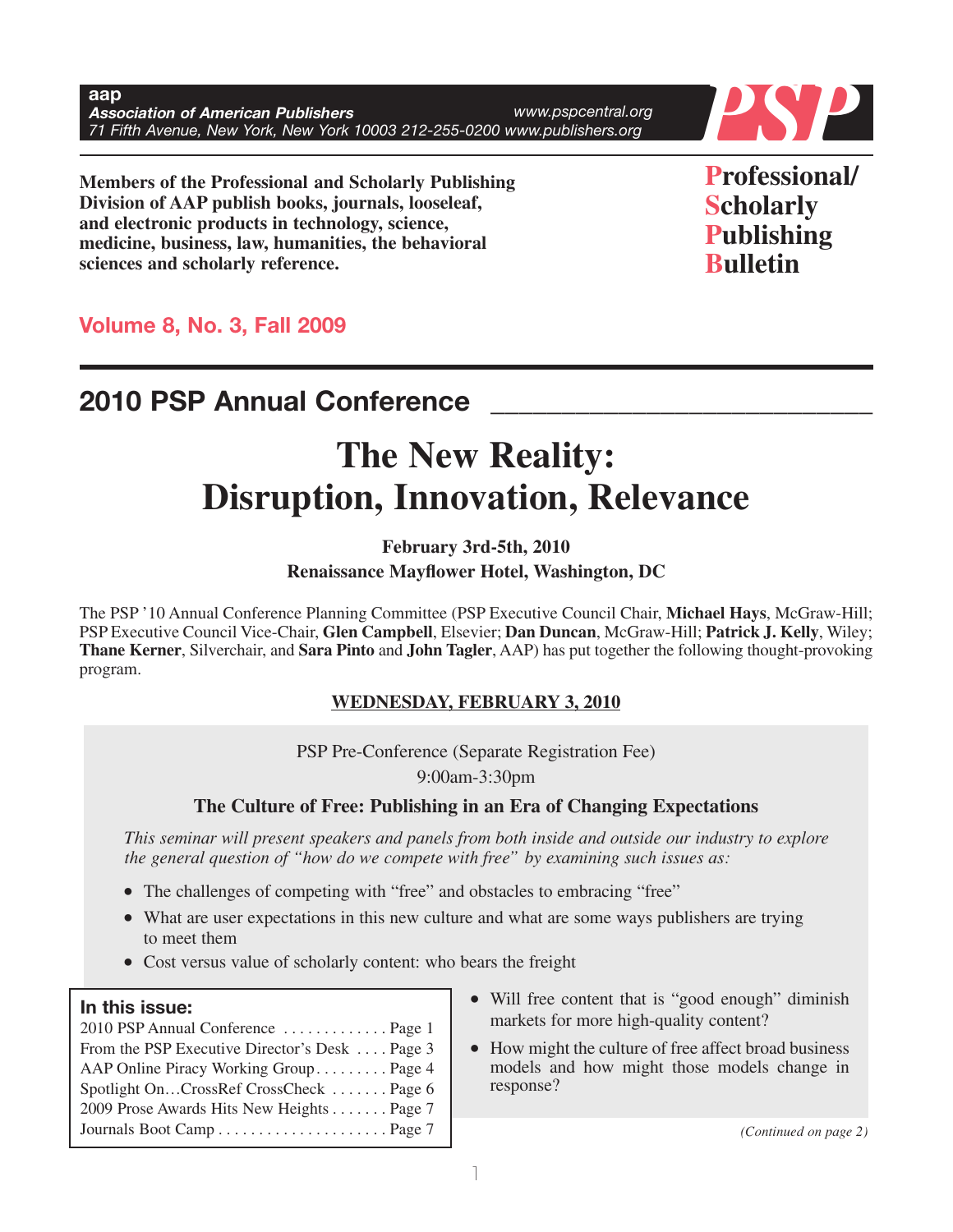## **2010 PSP Annual Conference \_\_\_\_\_\_\_\_\_\_\_\_\_\_\_\_\_\_\_\_\_\_\_\_\_\_\_\_\_\_\_\_\_\_\_\_\_\_\_\_\_\_\_\_\_\_\_\_\_\_\_\_\_\_**

*(Continued from page 1)*

#### **WEDNESDAY, FEBRUARY 3, 2010**

## 4:00pm–6:00pm **Plenary #1: Policy and Market Challenges – Critical Issues for 21st Century Publishers**

*Produced by the Public Issues Task Force (PITF)*

This session will bring together a number of policy experts from the publishing industry to outline the major issues facing content owners today and discuss the business implications of these proposals, should they become law.

#### **THURSDAY, FEBRUARY 4, 2010**

9:00am-10:00am **Opening Keynote Speaker: James J. O'Donnell**, Provost, Georgetown University

#### 10:30am-12:00pm Symposium topic #1: **What Riches to be Gained from Enriching Content?**

This session will provide examples of real life business cases of the benefits to be had from meta-data tagging.

#### 10:30am-12:00pm Symposium topic #1: **Hardware and Platforms and Software, Oh My! Consumer and Retail Now Lead the Digital Way**

This interactive session will explore initiatives by new device makers as well companies that have created software and platforms to serve all forms of content including professional. Staying on top of the consumer side of the business will enable professional and scholarly publishers to consider adding new approaches to their current selling portfolios.

#### Noon: **The 2009 PROSE Awards Luncheon**

#### 2:15pm-3:30pm **Plenary #2:** Oxford-style debate of the proposition: **"Current US Copyright Law Excessively Restrains the Development of Intellectual Property."**

Oxford debating consists of two sides with 3 debaters for a total of 6 participants and a moderator. Each participant presents an opening statement of 7 minutes; this is followed by a Q&A session between the debaters, and including audience questions; then each presenter gives a 2-minute conclusion.

The audience will be polled in advance and upon completion to determine which team has prevailed.

#### 4:15pm-5:30pm Symposium topic #2: **Social Marketing 101**

Worried that u have only 12 followers on #Twitter? This panel will discuss how,  $y \&$  if scholarly pubs r using socl media 2 grow the business

#### 4:15pm-5:30pm Symposium topic #2: **Publishing Model Innovation: The Author Pays Model** This session takes a measured approach to appraising and discussing what lessons learned to date, as well as the positive, negative, and unintended consequences of this model.

#### **FRIDAY, FEBRUARY 5, 2010**

9:00am-10:15am Symposium topic #3: **How Technology Is Influencing Traditional Publishing** How is technology transforming peer review? How is the web changing peer review? What impact is the web having on scholarly information and dissemination of information? These and other questions will be answered in this session.

#### 9:00am-10:15am Symposium topic #3: **The Services Report: What's Available to Publishers Now and What the Future Holds**

A panel of industry experts will discuss the innovative solutions they are currently offering their publisher clients as well as give us a sneak peek into what they plan to offer in the near term and an idea of what the next cutting edge offerings might look like.

#### 10:45am-12:00pm **Plenary #3 Social Media and Scientific Research**

This session will explore the benefits of social media for researchers, the elements needed to engage communities and the implications and challenges for publishers.

> For registration, hotel accommodations and other information, visit the PSP website at **www.pspcentral.org** or email Sara Pinto at **spinto@publishers.org**.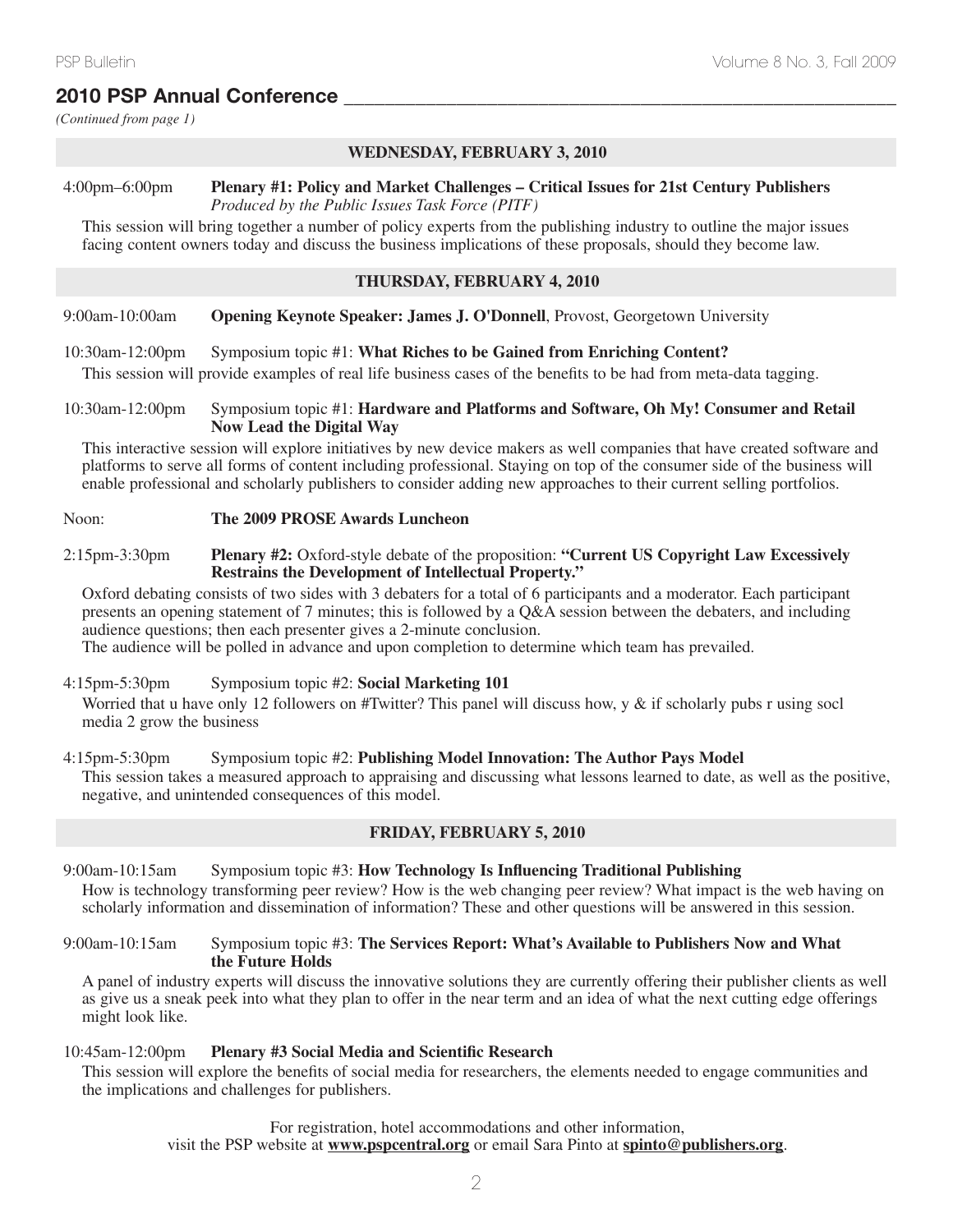## **From the PSP Executive Director's Desk: The Chicago Collaborative \_\_\_\_\_\_\_\_\_\_\_\_\_\_\_\_\_\_\_\_\_\_\_\_\_\_\_\_\_\_\_\_\_\_**

by **John Tagler**, *AAP*

Stakeholders in scholarly communication have long<br>commonly held an ultimate goal – creating,<br>sharing and disseminating relevant and appropriate<br>information. With this goal in mind, the Chicago commonly held an ultimate goal – creating, sharing and disseminating relevant and appropriate information. With this goal in mind, the Chicago Collaborative, which I recently was invited to join as an active participant, was formed in spring 2008.

The Chicago Collaborative is a working group that brings together representatives from biomedical associations of publishers, editors and librarians to facilitate conversations and learning regarding key issues facing scholarly publishing and communication in the 21st century. With more than a year's work already under its belt and having made encouraging strides toward implementing some of its goals, I thought this an appropriate time to share information about the Collaborative with PSP members.

With a shared conviction that scholarly communication is at a turning point, the Collaborative was developed to generate better understanding of scholarly and scientific communication issues by addressing current challenges and opportunities and exploring ways to clarify common perceptions. The group also seeks to dispel some myths or misunderstandings about the partners in this process, and to avoid the usual discussions in the traditional buyer-seller paradigm, thereby focusing on such higher-level issues as education, preservation and archiving, effective STM authorship, peer review and quality assurance and branding of STM content. By focusing on broad views that may transcend individual library, publisher, editor or author perspectives, the Collaborative intends that each group will become better informed before making decisions that may have unexpected effects on the STM academic communities.

The Collaborative grew out of extensive discussions of scholarly communications concepts and issues first initiated and presented to the Association of Academic Health Sciences Libraries (AAHSL) Board by Scott Plutchak. In response, AAHSL's President, Elaine Martin, and Board of Directors established a Joint AAHSL/Publisher Task Force which recommended a summit meeting to gauge the interest of, and begin discussions with, key scholarly community stakeholders.

As a preliminary step, AAHSL identified associations representing components of the scholarly communication chain rather than individual publishers, publications and libraries. Because inviting all possible players might be overwhelming to the process of building trust and communication, AAHSL decided that the area of focus would be scientific, technical and medical (STM) associations for publishers and editors as well as academic health sciences libraries which AAHSL already represents. Association representatives were asked to participate on behalf of their sponsoring associations rather than a specific publisher or library employer, an approach that distinguishes the Chicago Collaborative from most existing groups and, it was felt, would help focus discussion on high-level scientific communications issues.

Each invited association identified one or two representatives to attend the first meeting in May 2008 which was held in Chicago – hence the name which reflects the location of the first meeting and the spirit of the new organization. The consensus at the launch meeting was the need to establish a working group of representatives from publishing and editorial organizations and AAHSL, with AAHSL as administrative sponsor. It was also clear that the stakeholders needed to learn more about each other and the scholarly communications process in order to work together more effectively.

Chicago Collaborative founding members, in addition to AAHSL and AAP/PSP, are Association of American Medical Colleges; Council of Academic Societies; Association of Learned and Professional Society Publishers; Federation of American Societies for Experimental Biology/DC Principles; International Association of Scientific, Technical & Medical Publishers; International Committee of Medical Journal Editors and Society for Scholarly Publishing.

After creating and releasing documents to explain the derivation of the new group, its membership, guiding principles and relationship to sponsoring organizations (framework document), to address common questions about the new group (FAQ document) and its mission (statement of purpose) and to announce its creation (press release), all posted on the organization's newly-launched web site *(http://www.chicago-collaborative.org)*, the Collaborative quickly moved forward with a couple of key projects.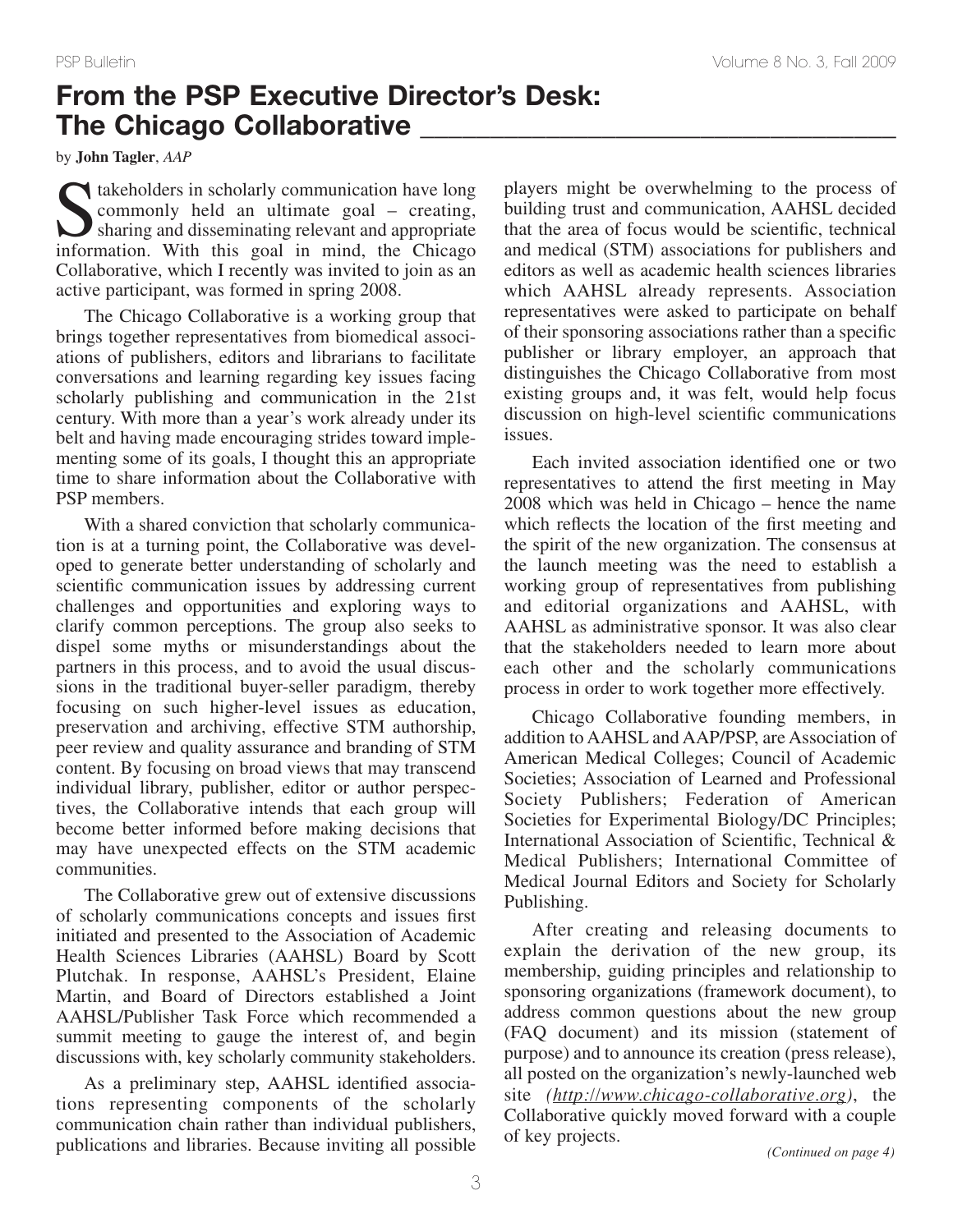### **From the PSP Executive Director's Desk\_\_\_\_**

*(Continued from page 3)*

Having established that librarians, publishers and editors need to learn more about each others worlds, the Collaborative is creating a series of educational modules with talking points to be used both online and in real-time to inform both industries at meetings and conferences. Among the educational initiatives it plans to pursue are: educating authors about scholarly communications, creating a "Biomedical Publishing 101" curriculum for librarians and, conversely, developing a "Libraries 101" curriculum for publishers.

I am currently working with other Collaborative publishing members to prepare the Biomedical Publishing 101 presentation, which will be used to help librarians understand STM publishing. The presentation will provide an overview of the publishing and editorial process and address the pressures and challenges within the industry. With work well underway, the program is expected to be available in spring 2010.

To spread the word about the group's existence and the availability of training sessions in 2010, Collaborative members have attended several conferences to explain the group's plans and encourage feedback and involvement. In the library community, presentations have been made at AAHSL, MLA and NASIG meetings as well as the Charleston Conference. Publishing executives were given an overview of the Collaborative's plans at the STM Conference in Frankfurt in October, and another session is planned for the spring SSP conference. While the publishing curriculum is well underway, planning for the "Libraries 101" program will begin early next year.

Beyond the basic educational projects, other expected Collaborative outcomes are consensus papers and statements on issues as well as dialogues with experts and broader constituents. A more lofty aspiration is for the Collaborative to become a sustainable mechanism for conversations and actions, and a trusted venue for scholarly communication discussions.

Among topics the Collaborative will explore are the shift in responsibility for preserving content from libraries to publishers; digital storage and the migration of digital content as new operating systems and technologies emerge; ensuring effective authorship of STM content by examining major issues such as conflict of interest, scientific misconduct and plagiarism; stakeholders roles, including peer review; and the future containers of scholarly content. Looking further ahead, the group hopes to consider the future of journals, what other scholarly communication formats might exist in 2025, and how to integrate and accommodate large amounts of research data.

The Collaborative has decided to remain small and focused for now in order to build a strong bond among its members, have open conversations and deliver preliminary results. In the near term other groups and experts may be invited to give presentations and help the Collaborative sort through specific issues.

The Collaborative's central belief is that trust, candor and a spirit of collaboration among all stakeholders are essential to its success. Less may depend on specific opportunities and challenges than on approaches taken. As a representative of the publishing community, I hope others in our industry share my optimism that the Chicago Collaborative offers a different approach to generating better communication. As plans progress I may be calling on my publishing colleagues to share their expertise, participate in the dialogue and help open doors to opportunities where the dialogue can be continued.

## **AAP Online Piracy Working Group Promoting Best Practices for Sites to Prevent Illegal File Sharing \_\_\_\_\_\_\_\_\_\_\_\_\_**

The Online Piracy Working Group (OPWG) is<br>an AAP member forum for discussing and<br>collaborating on strategies to combat online<br>piracy of books, journals and other products via digital an AAP member forum for discussing and collaborating on strategies to combat online piracy of books, journals and other products via digital transmission. The group's current membership includes representatives from more than 25 trade, educational and professional publishing houses of various sizes.

### **A Track Record of Vigilance**

Over the past several years the OPWG has periodically hired technology vendors to locate instances of online book piracy, and to send takedown notices to sites hosting or listing infringements. At any given time, the OPWG has found thousands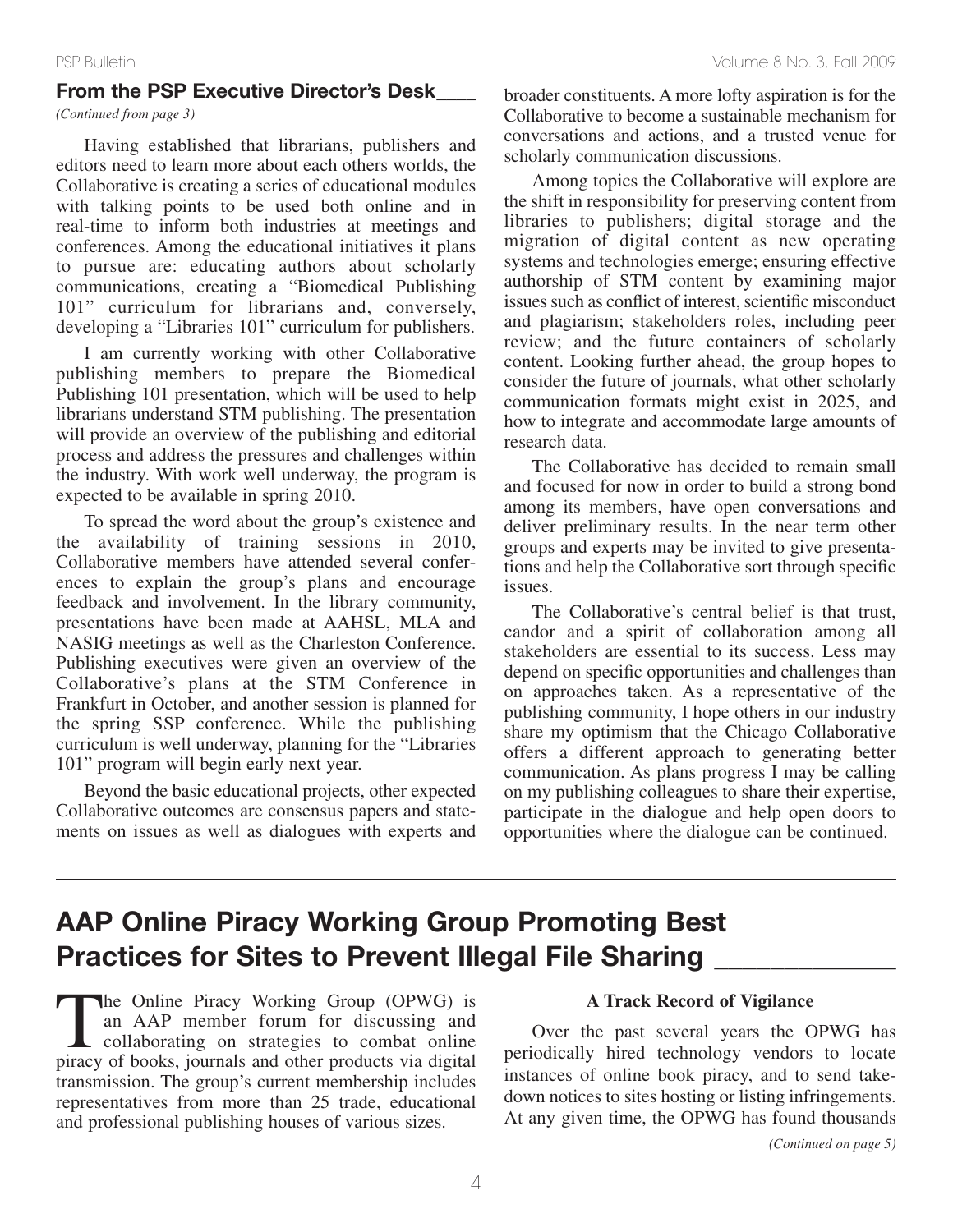### **AAP Online Piracy Working Group\_\_\_\_\_\_\_\_\_**

*(Continued from page 4)*

of digital infringements of books freely available through various online sources, including hosting sites that let user community members upload files, file search sites and publicly-available peer-to-peer networks. Last year, the OPWG worked with the law firm Covington & Burling – which has a technical team providing piracy monitoring services – to crawl the Internet for five consecutive months to find book infringements from 15 participating OPWG member publishing houses. Over the course of the project, close to 16,000 infringements were found. Covington was successful in getting approximately 85% of the infringements blocked or removed from the Internet. Subsequent spot checking turned up numerous infringements of journals and other literary works on the same sites where large numbers of book infringements were found.

### **Copyright Infringement Portal Available to AAP Members**

More recently, AAP has entered into an arrangement with the UK Publishers Association to enable members to use the Copyright Infringement Portal service that the PA created to help publishers serve takedown notices and keep track of compliance. Publishers who subscribe to the service can enter URLs where they have located infringements, and the portal automatically generates takedown notices to the applicable Internet Service Providers (ISPs), addressed to the agents assigned by the ISPs to receive infringement notices. After sending the notice, the publisher can also use the portal to check back to see whether the ISP has complied by taking down the material.

Subscriptions are available to AAP member publishers at reduced rates ranging from \$395-\$2,395 annually, based either on the revenues of the company or whether it is an affiliate of a PA member. The AAP member gateway to the portal, including more details about the service, is located at *http://www.aap.copyrightinfringementportal.com/*.

#### **Recommendations for Best Practices**

In addition to the takedown efforts, AAP's working group earlier this year looked at other potential ways to help coordinate efforts to combat digital piracy, and concluded that the best next step would be to try to engage file-sharing services to be more proactive to prevent infringements – not only to take down materials in response to notices from AAP members, which is a critical piece of any antipiracy program, but also to take steps voluntarily to discourage and prevent users of the services from uploading infringements in the first place. Last month, the OPWG completed a draft set of Principles and Best Practices for File-Sharing Websites and Services. The document was announced at the Frankfurt Book Fair on October 16, and publishers internationally were invited to participate in reviewing and refining it through their respective trade associations.

Once the collaborative international effort among publishers is completed, AAP will approach the sites themselves to encourage them to adopt all of the provisions. Among the key points the draft Principles and Best Practices recommend are for sites and services to:

- Eliminate or seriously marginalize piracy, ensuring that their services are used primarily for legal, non-infringing purposes.
- Use technical filters to block infringing uploads.
- Send warning notices to the infringing users, notifying them that their actions violate copyright law and, furthermore, may result in termination of the person's use of the site.
- Maintain and implement strict termination policies against repeat infringers.
- Post copyright protection policies in brief, plain language in conspicuous places on the site, and require users to sign click-through agreements to abide by these policies each time they seek to upload documents.
- Provide publishers with access to titles-based reports on the number of blocked or removed infringements, as well as on the volume of warning notices sent to users.
- Give publishers the ability to market legal alternatives to purchase their content, such as through the placement of links to retail pages.

OPWG membership is open to all AAP publisher members. For more information please contact Ed McCoyd, AAP's Executive Director for Digital, Environmental & Accessibility Affairs, at *emccoyd@publishers.org*.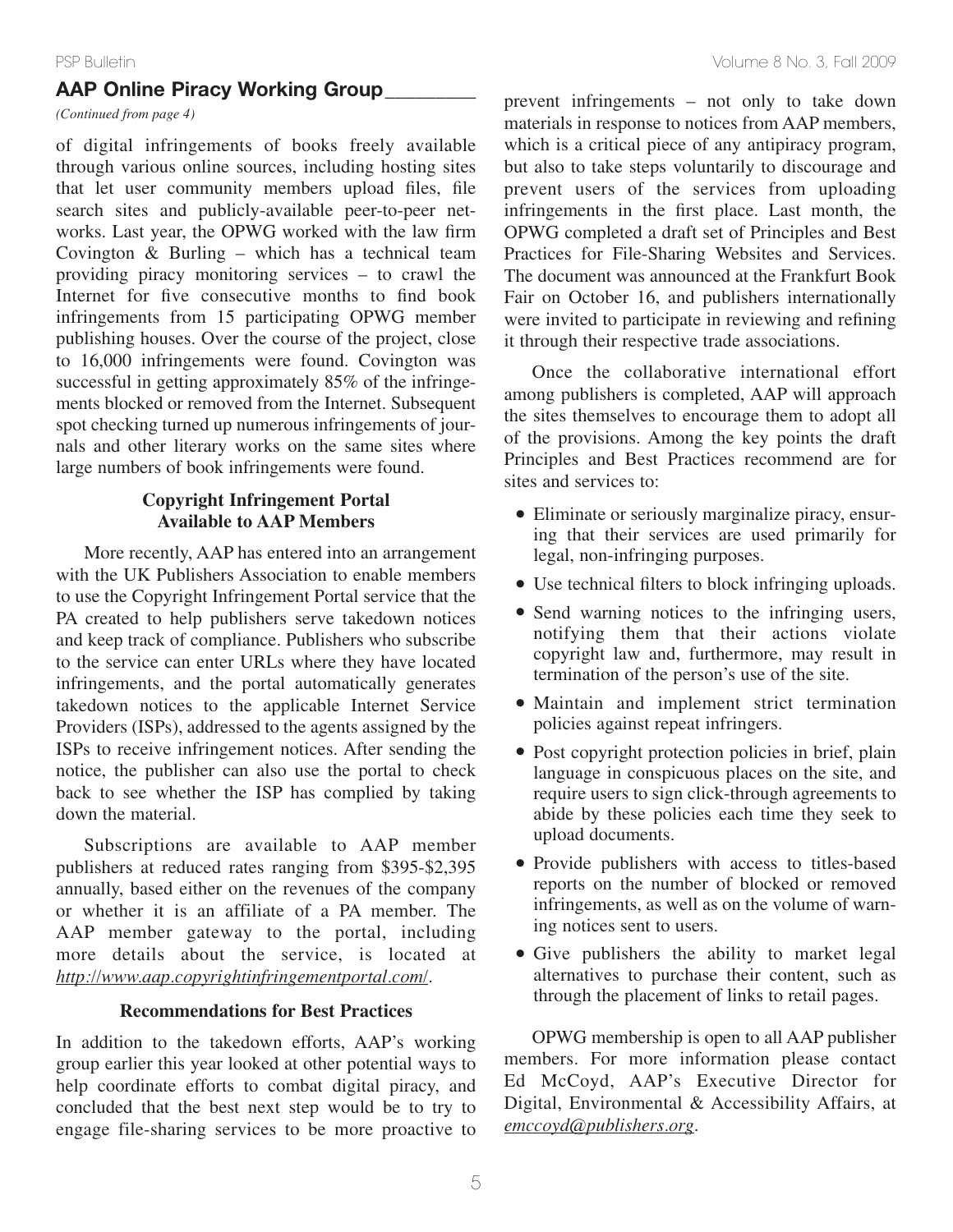

**Spotlight On…CrossRef**

## **CrossCheck Helps Publishers Protect Against Plagiarism**

by **Carol Anne Meyer**, *Cross Ref*

CrossRef, best known for its citation reference linking service, is expanding into new areas to help publishers provide authoritative, trustworthy content to their readers. linking service, is expanding into new areas to help publishers provide authoritative, trustworthy content to their readers.

#### **Plagiarism: A Growing Problem?**

Search engines can uncover relevant material in almost any field, and it is very easy to cut and paste from one source to another. The result? As submissions to scholarly publications from worldwide authors are growing, plagiarism is on the rise.

A recent study of PubMed abstracts uncovered "high levels of citation similarity" among articles with different authors, and hundreds of potentially plagiarized articles. The study has resulted in the launch of more than 80 plagiarism investigations.

These disturbing findings have serious repercussions for researchers, authors, individual journals and publishers. The process of science and other scholarship relies on the integrity and validity of published research. The more publishers can do to insure its trustworthiness, the more they contribute to the scholarly process.

Allegations of plagiarism are nothing new, but as one publisher recently noted, "if tools are readily available to guard against it, it is simply due diligence on our part to employ them and avoid embarrassment, expense and ruined reputations."

Plagiarism is not only copying work, but also passing it off as one's own without proper attribution; it implies a dishonest intention. This last point is an important one, because whereas computers are very good at detecting duplication, they are not good at discovering intention. There may be legitimate explanations for duplication and there may be errors and omissions that may be bad practice but don't necessarily rise to the level of plagiarism.

#### **Scanning Documents for Plagiarism with CrossCheck**

The CrossCheck plagiarism scanning service for scholarly publishers has been available since 2008. CrossCheck contains two ingredients to make your efforts at eliminating plagiarism a success. The first is a proven technology, powered by iThenticate from the makers of TurnItIn, which scans documents and provides overlap

reports. The second is a database of highly relevant scholarly publications from other CrossCheck participants against which to check submissions and production manuscripts. CrossCheck is the only plagiarism screening or detection service that provides this customized database, which currently holds over 24 million documents. In addition, CrossCheck member publishers have access to a community of users who are dealing with similar issues, and support through a listserv, email updates, webinars and web demos. Finally, and perhaps most significantly, CrossCheck provides a way to signal authors that manuscripts will be reviewed for duplication, providing a powerful deterrent to unethical behavior, and reassurance that authors' original works will be protected.

#### **Scanning, not Detection**

CrossCheck is one important component in the fight against plagiarism, but it isn't the only thing that is necessary. Publishers committed to ensuring originality must also formulate and abide by a set of practices and procedures for dealing with allegations of plagiarism and highly suspicious overlap reports from the system. Publishers must also decide where in the publication process to check for duplication and who among the set of manuscript editors, peer reviewers, editorial board members or even authors themselves, will be responsible for checking the documents.

CrossCheck serves publishers in two ways: by protecting their reputations as the stewards of trustworthy content and by adding value to the publishing process in identifying truly original research. Sixty-five publishers have signed up with CrossCheck so far. The CrossCheck plagiarism screening service is one example of how CrossRef's methods of collaboration, technology and trustworthy content can help publishers do what they do well.

For more information about CrossCheck Visit *http://www.crossref.org/crosscheck.html* Contact crosscheck\_info@crossref.org Call +1 781 295 0072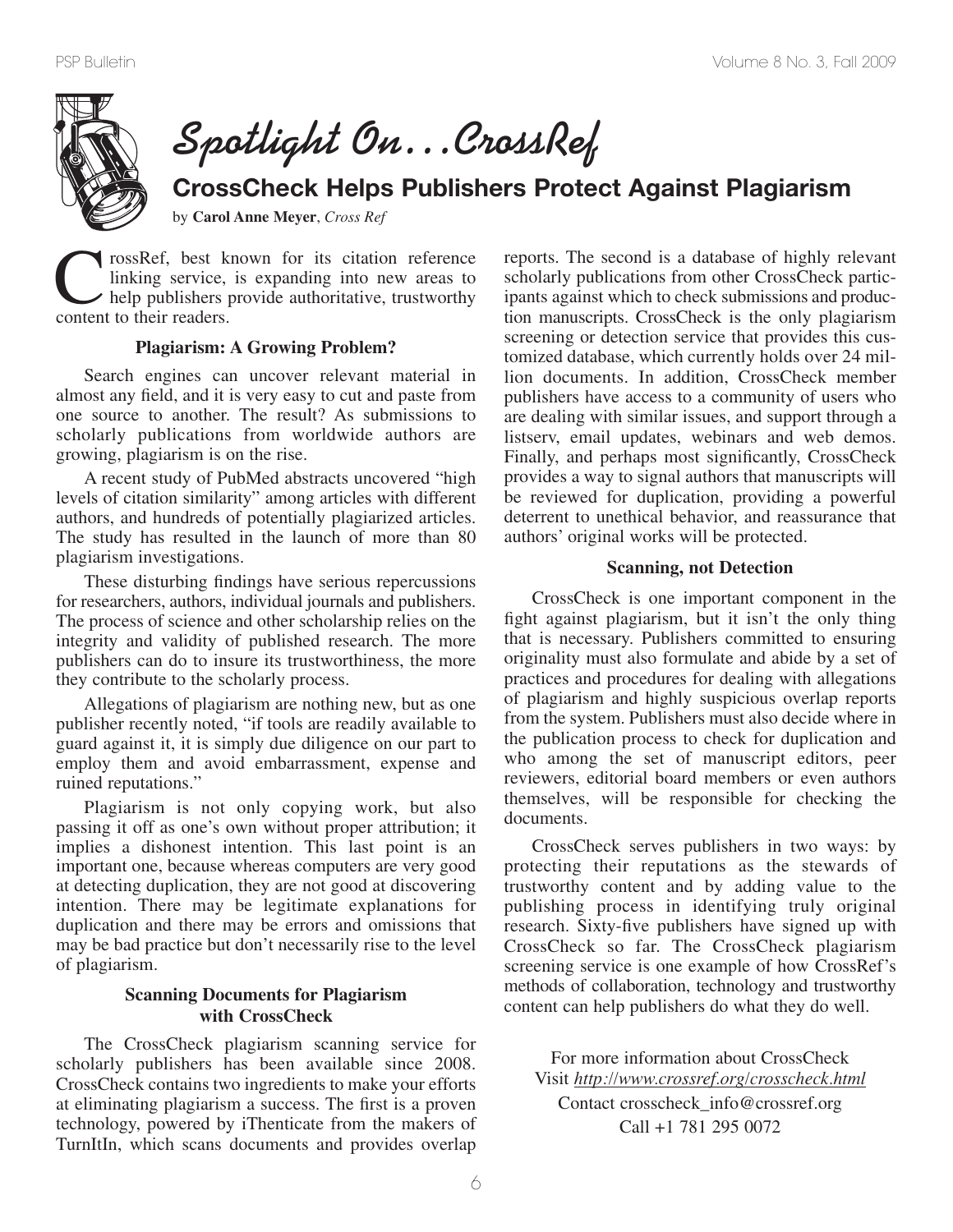## **2009 PROSE Awards Hits New Heights with Record Submission Numbers \_\_\_\_\_\_\_\_\_\_\_\_\_\_\_\_\_\_\_\_\_\_\_\_\_\_\_**

by **Kate Kolendo**, *AAP*

merican Publishers Awards for Professional and<br>Scholarly Excellence (PROSE) has done it<br>again. For the second year running, the PROSE<br>Awards received a record-breaking number of submis-Scholarly Excellence (PROSE) has done it again. For the second year running, the PROSE Awards received a record-breaking number of submissions – 441 entries from 60 professional and scholarly publishers across the country.

Presented since 1976 and re-launched last year, the 2009 PROSE Awards is generating enthusiasm from both long-time PSP member companies and first-time program participants, including members of the Association of American University Presses (AAUP), enjoying its second year of eligibility in the program.

Submissions growth is a reflection of the sustained revitalization efforts by the Awards Committee and its Chairman, John A. Jenkins, President and Publisher of CQ Press, PSP Executive Council member and Co-Chairman of the PSP Books Committee. "We're already in production on this year's PROSE video and we're really looking forward to screening it at the PROSE luncheon in February," an enthusiastic Jenkins explains. "We're just elated that the program is so successful. In times like these, it's more important than ever for publishers to find ways to differentiate themselves and their titles, and we're delighted so many publishers see PROSE as a way of doing that."

The 2009 PROSE Awards features an increased online presence at *www.proseawards.com*, with more promotion and publicity pre- and post- Awards. The 2009 awards program also offers publishers an increased chance of winning a prize, by setting no limit on the number of submissions per publisher in any category, expanding the categories to encourage publishers to submit both print and electronic products, and adding more electronic product categories than ever before.

More than 40 PROSE Awards will be presented at the Awards Luncheon on Thursday, February 4, 2010 at the PSP Annual Conference at the Renaissance Mayflower Hotel in Washington, DC. The Awards Luncheon will feature the debut of another new, specially produced film, like last year's The Mind of the Judge, as well as several multimedia presentations and new special guests. Again, PROSE will post these presentations online at *www.proseawards.com* and on YouTube, which means invaluable exposure for submitting publishers.

For more information about the PROSE Awards please visit *www.proseawards.com* or contact Kate Kolendo at 212.255.0200 x 226.

## **Journals Boot Camp – An Attendee's Perspective \_\_\_\_\_\_\_\_\_\_\_\_**

by **Maureen Hunter**, *Elsevier*

 $\prod_{\text{max}}$ was glad to be invited to write about my experience at the AAP/PSP Journals Boot Camp in Denver, Colorado, September 23 – 26, 2009. As a strategic marketing manager at a large publishing company, I found this experience educational and extremely beneficial. Journals Boot Camp was my first true opportunity to be exposed to all aspects of journals publishing and to gain a real understanding of the industry.

Journals Boot Camp is an intensive three-and-ahalf day course with two main components classroom presentations by senior staff at leading publishing companies and attendee group work. Senior staff presentations covered all areas of publishing. Attendees learned about production, fulfillment, marketing, technology, financials and much more. Informative presentations gave us an opportunity to learn about areas of journals publishing